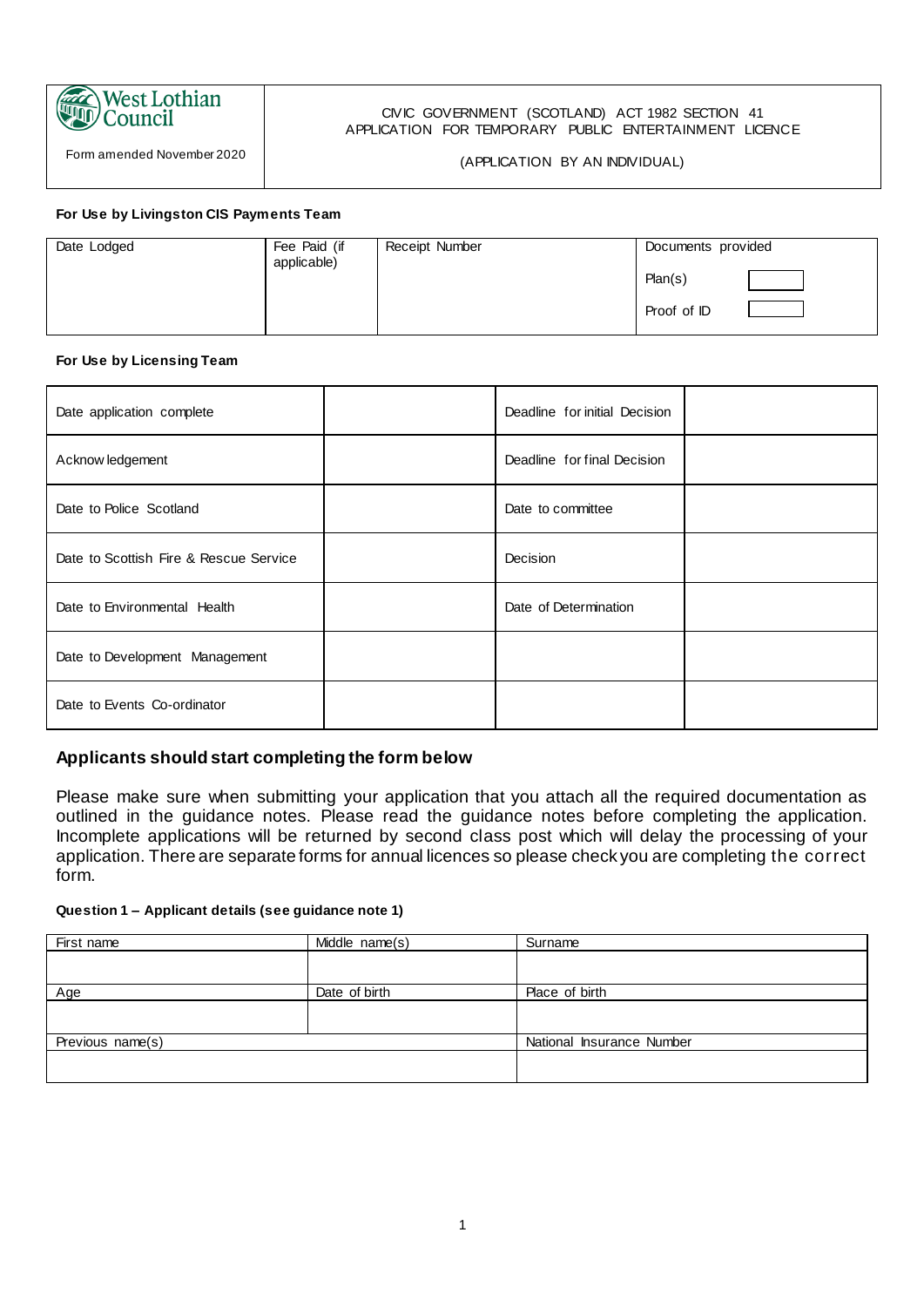| Length of time resident in the UK | Nationality                                                                                        |
|-----------------------------------|----------------------------------------------------------------------------------------------------|
|                                   |                                                                                                    |
|                                   |                                                                                                    |
| Permanent address                 | Previous address (only to be completed if you have lived at your<br>address for less than 3 years) |
| Post code                         | Post code                                                                                          |
|                                   |                                                                                                    |
| Time resident at this address     | E-mail address                                                                                     |
| Telephone number                  | Mobile number                                                                                      |

### **Question 2 – Day to day manager information (If applicable)**

|                                   |                | Does the person named in Question 1 propose to carry on the day to day management of the<br>YES/NO*<br>Licence to w hich this application relates? If no please give manager's details below. |
|-----------------------------------|----------------|-----------------------------------------------------------------------------------------------------------------------------------------------------------------------------------------------|
|                                   |                |                                                                                                                                                                                               |
| First name                        | Middle name(s) | Surname                                                                                                                                                                                       |
|                                   |                |                                                                                                                                                                                               |
| Age                               | Date of birth  | Place of birth                                                                                                                                                                                |
|                                   |                |                                                                                                                                                                                               |
| Previous name(s)                  |                | National Insurance Number                                                                                                                                                                     |
|                                   |                |                                                                                                                                                                                               |
| Length of time resident in the UK |                | Nationality                                                                                                                                                                                   |
|                                   |                |                                                                                                                                                                                               |
| Permanent address                 |                | Previous address (only to be completed if you have lived at your Address<br>for less than 3 years)                                                                                            |
|                                   |                |                                                                                                                                                                                               |
| Post code                         |                | Post code                                                                                                                                                                                     |
| Time resident at current address  |                |                                                                                                                                                                                               |
| Telephone number                  |                | Mobile number                                                                                                                                                                                 |
|                                   |                | E-mail address                                                                                                                                                                                |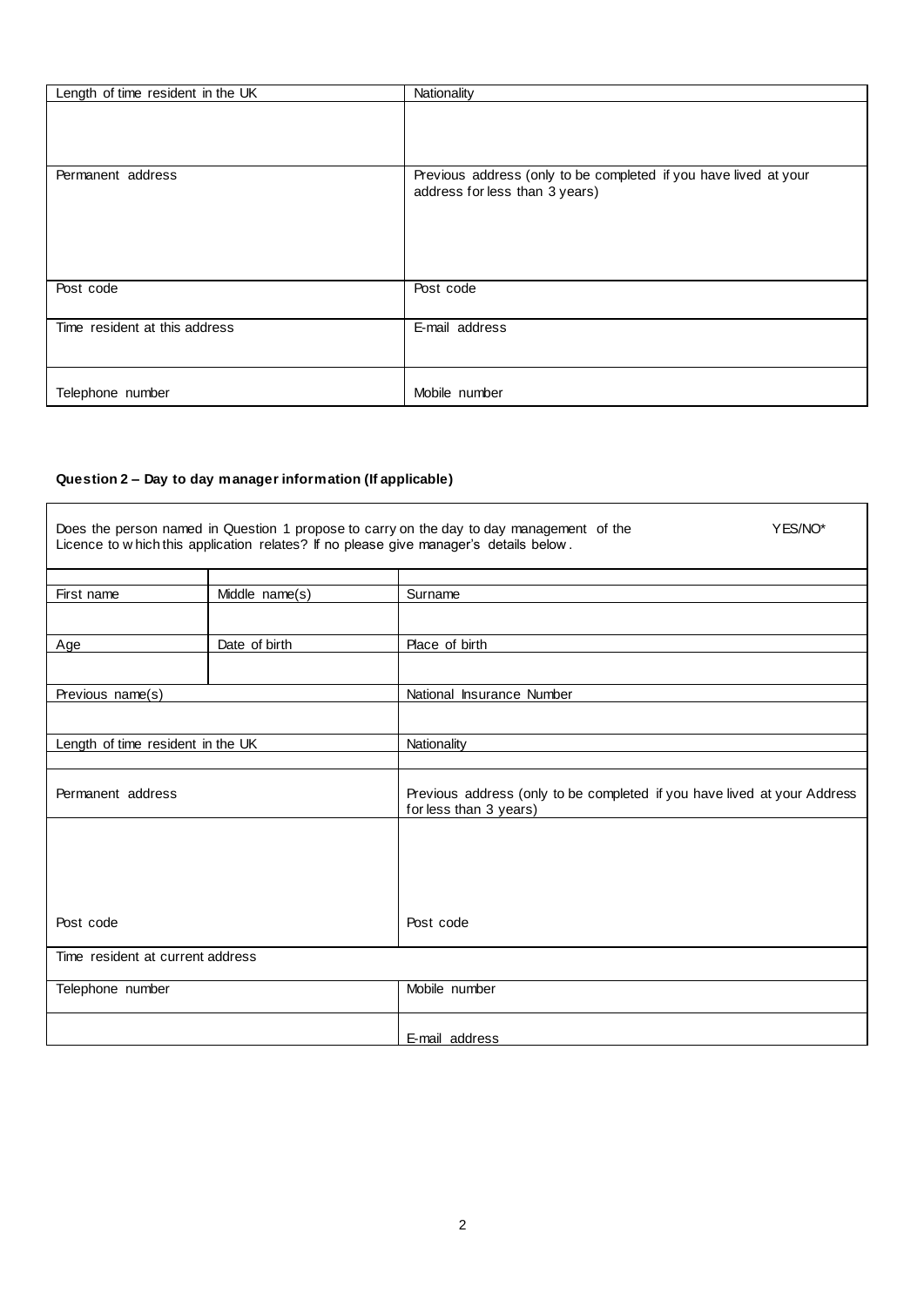| (a) Address of premises or site to be licensed.<br>A premises can be many different things from part of a<br>building, a building with several floors, a marquee or other<br>temporary structure or an open air site.<br>(b) A detailed layout plan which is roughly drawn to scale<br>must accompany this application. The area to be licensed<br>should be clearly outlined in red. Please clearly mark on the<br>plan where the different types of public entertainment<br>including individual fairground rides/activities will be sited.<br>If the premises is an open air site an additional location plan                                                                                                                                                                                                                                                                                                                                                                                                                | Name of premises (if applicable):<br>Address:<br>Postcode:<br>DO NOT DRAW THE PLAN IN THIS BOX                                                                                                                                                                                                                                                                                                                                                                                                                                                                                                                                                                                                                                                                                                                                                                |
|---------------------------------------------------------------------------------------------------------------------------------------------------------------------------------------------------------------------------------------------------------------------------------------------------------------------------------------------------------------------------------------------------------------------------------------------------------------------------------------------------------------------------------------------------------------------------------------------------------------------------------------------------------------------------------------------------------------------------------------------------------------------------------------------------------------------------------------------------------------------------------------------------------------------------------------------------------------------------------------------------------------------------------|---------------------------------------------------------------------------------------------------------------------------------------------------------------------------------------------------------------------------------------------------------------------------------------------------------------------------------------------------------------------------------------------------------------------------------------------------------------------------------------------------------------------------------------------------------------------------------------------------------------------------------------------------------------------------------------------------------------------------------------------------------------------------------------------------------------------------------------------------------------|
| should be included show ing the area to be licensed outlined<br>in red and the nearest main road. Location plans can be<br>dow nloaded from the internet if required.<br>If the premises is part of a larger building the plan must<br>clearly show the area to be licensed outlined in red.                                                                                                                                                                                                                                                                                                                                                                                                                                                                                                                                                                                                                                                                                                                                    |                                                                                                                                                                                                                                                                                                                                                                                                                                                                                                                                                                                                                                                                                                                                                                                                                                                               |
| Please tick the box opposite to indicate what type of area is to<br>be licensed                                                                                                                                                                                                                                                                                                                                                                                                                                                                                                                                                                                                                                                                                                                                                                                                                                                                                                                                                 | outdoor site<br>indoor site<br>part of a larger building                                                                                                                                                                                                                                                                                                                                                                                                                                                                                                                                                                                                                                                                                                                                                                                                      |
| Please tick the box opposite to indicate that you have<br>enclosed a detailed layout plan and location plan (if required).                                                                                                                                                                                                                                                                                                                                                                                                                                                                                                                                                                                                                                                                                                                                                                                                                                                                                                      |                                                                                                                                                                                                                                                                                                                                                                                                                                                                                                                                                                                                                                                                                                                                                                                                                                                               |
| (c) Please tick the boxes opposite to indicate all of the<br>different types of public entertainment or recreation which will<br>be carried out in the premises.<br>The list opposite contains all the different types of<br>entertainment which can be licensed<br>under a Public<br>Entertainment Licence in West Lothian.<br>Please note that if your licence is granted the list of activities<br>will only include the ones which you have ticked.<br>Please consider carefully which types of entertainment you<br>wish to be licensed as other activities cannot be added on<br>and it is an offence to offer unlicensed activities if they are<br>included in the list opposite but not ticked.<br>If your event involves:<br>A public collection<br>a)<br>Stalls selling items/offering services (e.g. face<br>b)<br>painting)<br>The sale of alcohol<br>C)<br>Street trading<br>d)<br>please check the Council's website -<br>https://www.westlothian.gov.uk/article/34766/Entertainment-<br>Licences-and-Permissions | <b>Public</b><br>halls<br>including<br>dance<br>disco<br>dancing<br>establishments<br>Premises with mechanical rides or simulators intended<br>for entertainment or amusement unless the rides are for<br>the exclusive use of children under the age of five whilst<br>supervised by an adult<br>Circuses<br>Exhibition of persons or performing animals (does not<br>include petting zoos)<br>Fun fairs, including merry-go-rounds, roundabouts,<br>swings, switchback railways, skittle alleys, coconut shies,<br>hooplas, shooting galleries, mechanical riding, driving or<br>boating apparatus, or anything similar to any of the<br>foregoing<br>Indoor or open-air music concerts or other events<br>involving the erection of temporary raised structures<br>Open-air concerts where in excess of 250 persons are<br>present<br>Clay pigeon shooting |
| to determine whether any other licences or permits are also<br>required for your event and what the current licensing fees<br>are.                                                                                                                                                                                                                                                                                                                                                                                                                                                                                                                                                                                                                                                                                                                                                                                                                                                                                              | Paintball<br>Any exhibition to which the Hypnotism Act 1952 applies                                                                                                                                                                                                                                                                                                                                                                                                                                                                                                                                                                                                                                                                                                                                                                                           |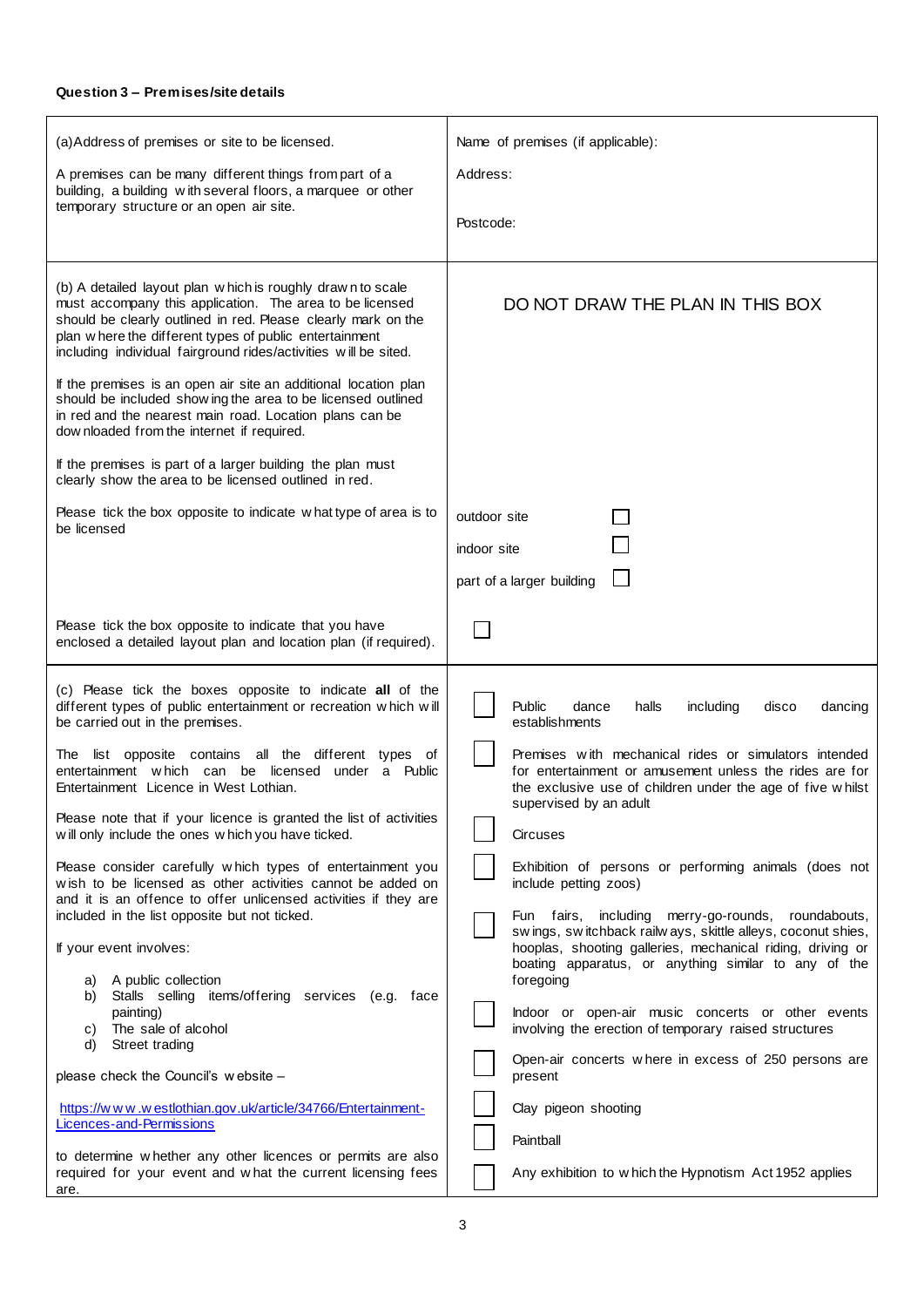| Guidance regarding the organisation of events is available<br>from the Council's Events Co-ordinator on 01506 283285. | Any activity involving inflatable structures<br>Any activity involving shooting<br>Archery<br>Indoor play areas for children<br>Wrestling<br>Cage fighting<br>Mechanical bow ling alleys<br>Premises used for laser displays or laser games<br>Firew ork displays or bonfires<br>Adult entertainment - defined as "any form of<br>entertainment which involves a person performing an act<br>of an erotic or sexually explicit nature, and is provided<br>wholly or mainly for the sexual gratification or titillation of<br>the audience".<br>Sports or activities involving the transportation or<br>propulsion* of persons whether by mechanical or other<br>means including gravity.<br>*See guidance notes<br>List types of activity. |
|-----------------------------------------------------------------------------------------------------------------------|--------------------------------------------------------------------------------------------------------------------------------------------------------------------------------------------------------------------------------------------------------------------------------------------------------------------------------------------------------------------------------------------------------------------------------------------------------------------------------------------------------------------------------------------------------------------------------------------------------------------------------------------------------------------------------------------------------------------------------------------|
| (d) Specify the dates for w hich a licence is required (see note<br>1(a) of the attached guidance notes)              |                                                                                                                                                                                                                                                                                                                                                                                                                                                                                                                                                                                                                                                                                                                                            |
| (e) State days of week and start and finish times of the event                                                        |                                                                                                                                                                                                                                                                                                                                                                                                                                                                                                                                                                                                                                                                                                                                            |
| (f) State the maximum number of persons proposed to be<br>admitted to the event/premises at any one time              |                                                                                                                                                                                                                                                                                                                                                                                                                                                                                                                                                                                                                                                                                                                                            |
| (g) State the number of persons to be employed/on duty in<br>the premises or site                                     |                                                                                                                                                                                                                                                                                                                                                                                                                                                                                                                                                                                                                                                                                                                                            |
| (h) State the number of inflatables to be licensed (if<br>applicable)                                                 |                                                                                                                                                                                                                                                                                                                                                                                                                                                                                                                                                                                                                                                                                                                                            |
| (i) State the number of mechanical rides to be licensed (if<br>applicable)                                            |                                                                                                                                                                                                                                                                                                                                                                                                                                                                                                                                                                                                                                                                                                                                            |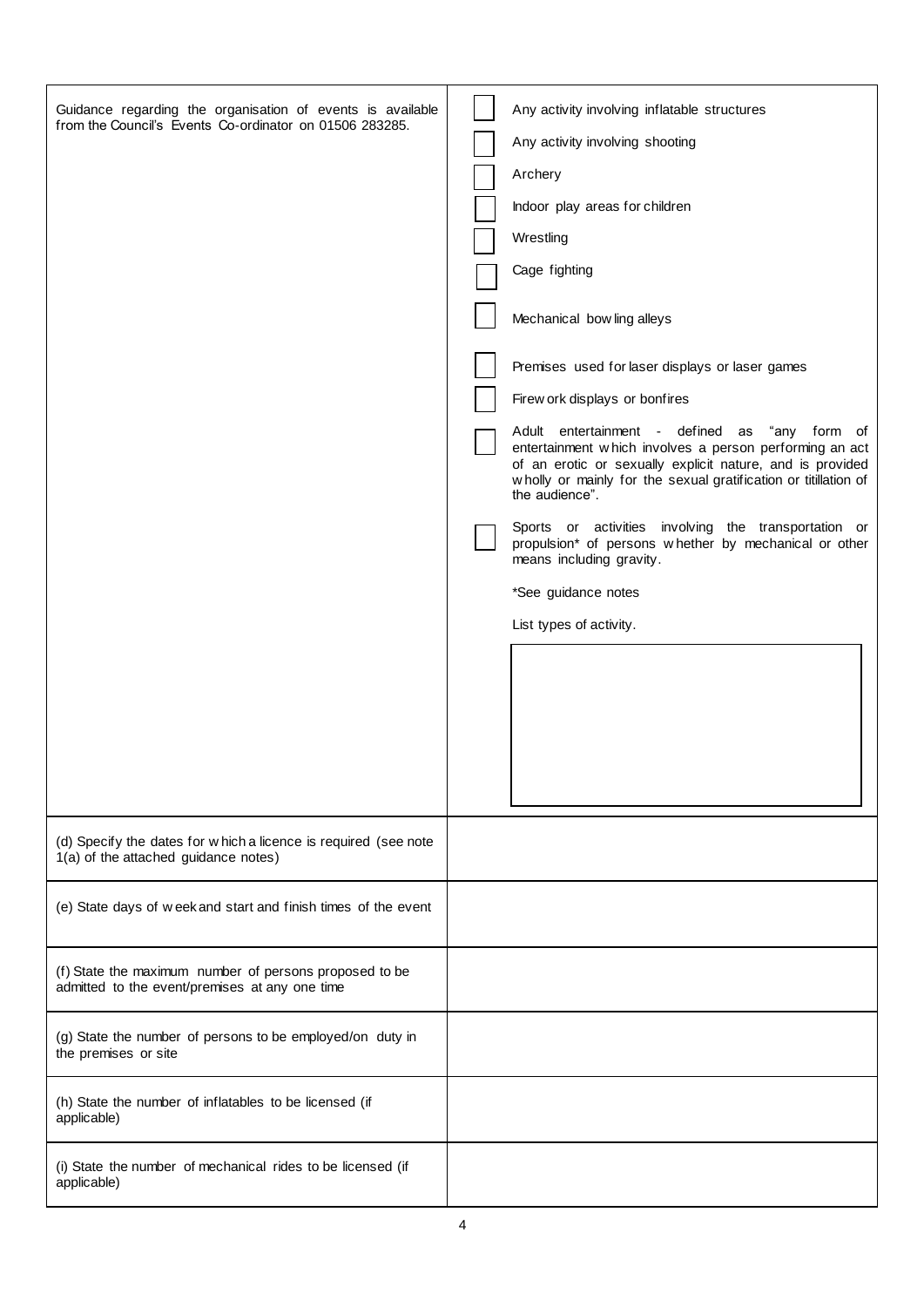#### **Question 4 – Licence details**

| Has anyone named in this application ever applied for and been refused a licence by any council? | yes/no |        |
|--------------------------------------------------------------------------------------------------|--------|--------|
| If yes, which council refused the application and by whom was<br>the application made?           |        |        |
| When was it refused?                                                                             |        |        |
| Has anyone named in this application ever held a licence which was suspended or revoked?         |        | yes/no |
| If yes, which council suspended or revoked the licence?                                          |        |        |

#### **Question 5 – Further details**

| Has anyone named in this application been convicted of any crime or offence or accepted a<br>fixed penalty for an offence? Subject to the Rehabilitation of Offenders Act 1974, all unspent<br>crimes and offences must be declared (see note 5(a) of the attached guidance notes).<br>If answer is yes please provide details below; continue on separate sheet if necessary. |                          |         | yes/no           |
|--------------------------------------------------------------------------------------------------------------------------------------------------------------------------------------------------------------------------------------------------------------------------------------------------------------------------------------------------------------------------------|--------------------------|---------|------------------|
| Date of conviction/fixed                                                                                                                                                                                                                                                                                                                                                       | Court where convicted or | Offence | Sentence/penalty |
| penalty                                                                                                                                                                                                                                                                                                                                                                        | fixed penalty paid       |         |                  |
|                                                                                                                                                                                                                                                                                                                                                                                |                          |         |                  |

#### **Question 6 - Declaration by applicant/agent**

I declare that the information given by me on this form is correct to the best of my know ledge and belief.

| Date | Signature of applicant  |  |
|------|-------------------------|--|
|      | Print name of applicant |  |

If the application is being signed by an agent on behalf of the individual please sign and complete the boxes below

| Date | Signature of agent  |  |
|------|---------------------|--|
|      | Print name of agent |  |
|      | Address of agent    |  |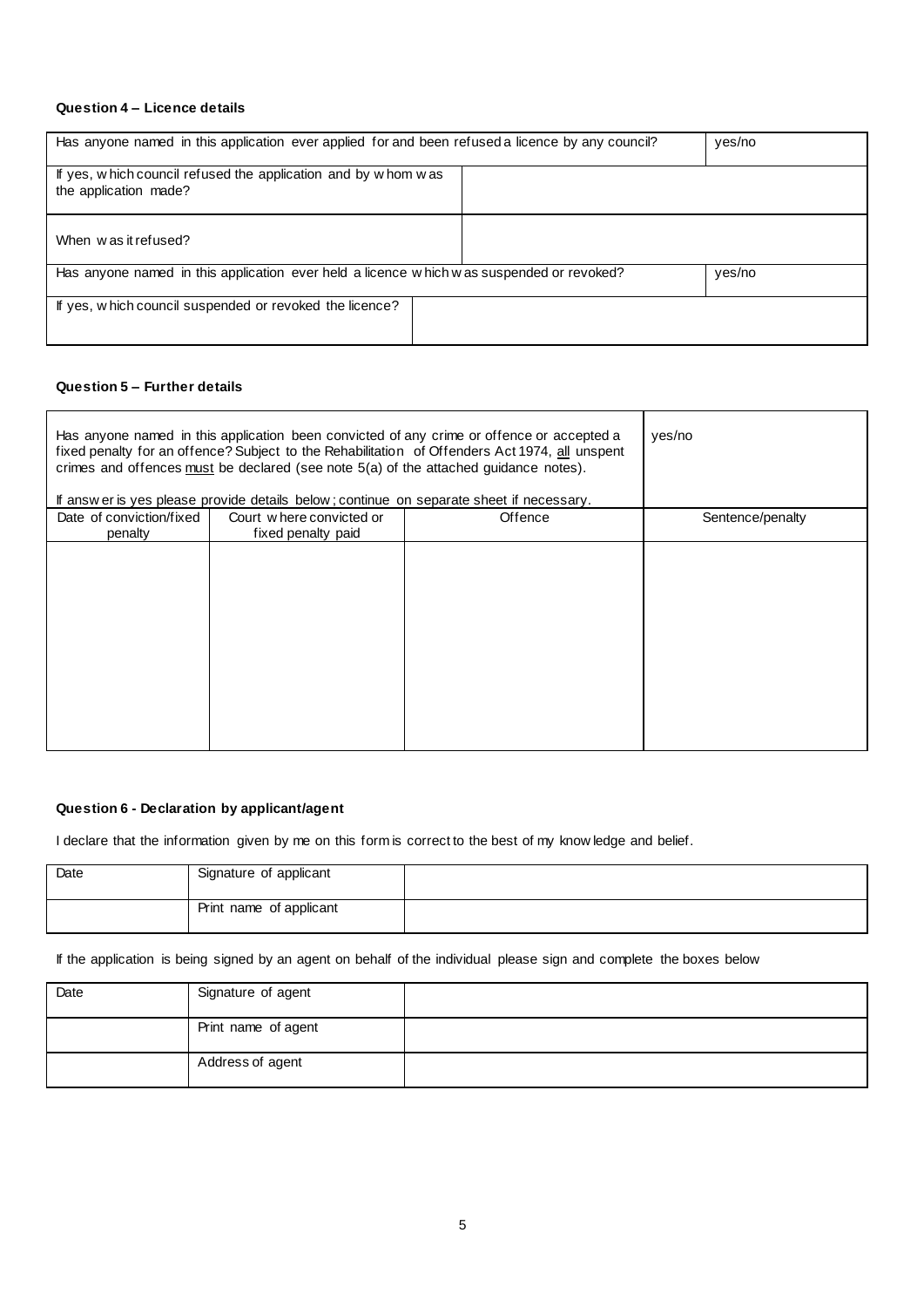#### **Privacy Statement – Data Protection**

All personal information that you supply w ill be used to process your application in accordance w ith data protection law and the Civic Government (Scotland) Act 1982. In terms of the 1982 Act w e are required to share this information w ith the follow ing bodies:-

- Police Scotland; and w here the licensed activity takes place w ithin premises,
- the Scottish Fire and Rescue Service or other enforcing authority under Part 3 of the Fire (Scotland) Act 2005

We are required by law to protect the public funds we administer. Therefore in line with the National Fraud Initiative (NFI) we may also share your information w ith other bodies responsible for auditing or administering public funds in order to prevent and detect fraud.

Some of the information provided by you on this form w ill be held on a register w hich is available for inspection by members of the public.

Further information about how we handle your personal information, including how long we retain the information, information about the NFI and how you can complain about our handling of your information, is available in our Privacy Notice w hich can be found on the Licensing Team's w ebpage https://www.westlothian.gov.uk/licensing. A copy of our Privacy Notice is available on request by contacting the Licensing Team, email: [licensingservices@w estlothian.gov.uk,](mailto:licensingservices@westlothian.gov.uk) telephone: 01506 281632.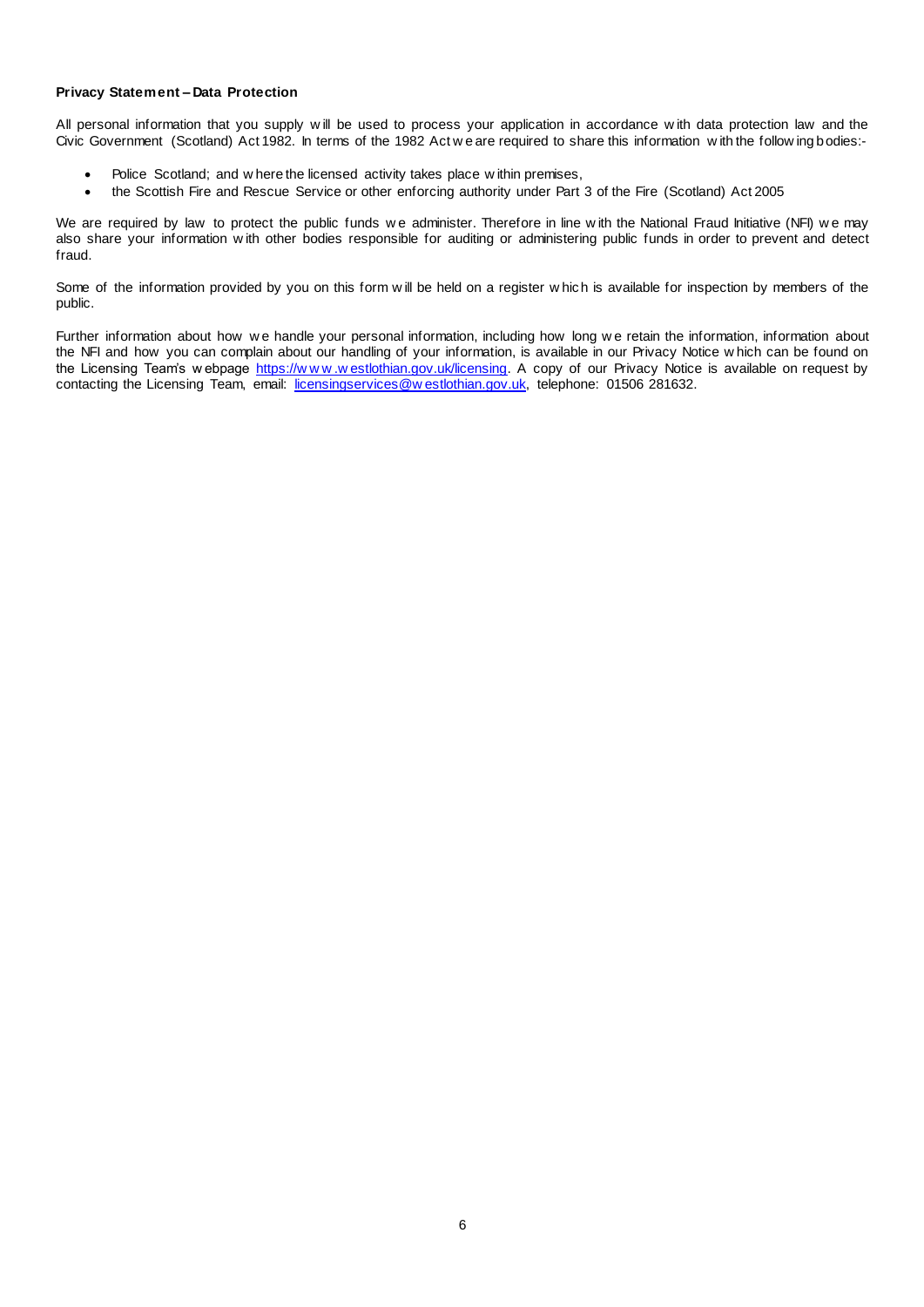# **GUIDANCE NOTES – APPLICATION FOR A TEMPORARY PUBLIC ENTERTAINMENT LICENCE BY AN INDIVIDUAL**

# **What application form should I use?**

1 (a) Applications must be made on the most up to date version of the application form. Please download a form from our website (search for public entertainment). It is helpful if you provide us with an email address as this allows us to contact you quickly if there are any issues arising in relation to your application.

Licences must be held by legal persons. Legal persons are either individuals, partnerships, companies or formally constituted organisations. This form should only be used where the applicant is an individual. If the application is being made by a business or an organisation a different form should be used. This form is for a temporary licence to operate for a period of less than 6 weeks. There are different forms for licences which last for a year.

### **When should I make my application?**

1 (b) Applications for temporary licences for particular events should preferably be made at least 4 months before the event to allow time for the application to be processed. More notice will be required for events attracting large number of people. It is council policy that applications **must** be received at least 35 days in advance of the date of the event. Applications which attract adverse comments have to be referred to the Licensing Committee for determination. The committee meets monthly.

If you consider that there are exceptional circumstances for not submitting your application on time it must be accompanied by a letter explaining the reasons why the application could not be submitted at least 35 days in advance of the event.

The Chief Solicitor will make a decision as to whether your late application can be accepted. In exceptional circumstances late applications may be accepted if the Chief Solicitor considers that good cause is shown for the late submission of the application. If the late application is not accepted it will be returned to you.

# **Do I need to name a day to day manager at Q2 of the form?**

2. It is optional whether a day to day manager is appointed and named at Q2 of the form. A person named as day to day manager should be the person who is in day to day control of the premises being licensed. The day to day manager is jointly responsible for the operation of the licence along with the licence holder.

### **What types of public entertainment need to be licensed in West Lothian?**

3 (a) Even if your event is free to enter it still needs to be licensed if it falls within the definition of public entertainment and is not exempt. The definition of a place of public entertainment is "any place where members of the public are admitted or may use any facilities for the purposes of entertainment or recreation". There are a number of exemptions to this listed on page 7.

The council has decided that the premises in West Lothian which require to be licensed by a public entertainment licence are those offering any of the following types of entertainment or recreation –

- Public dance halls including disco dancing establishments
- Premises with mechanical rides or simulators intended for entertainment or amusement unless the rides are for the exclusive use of children under the age of five whilst supervised by an adult
- **Circuses**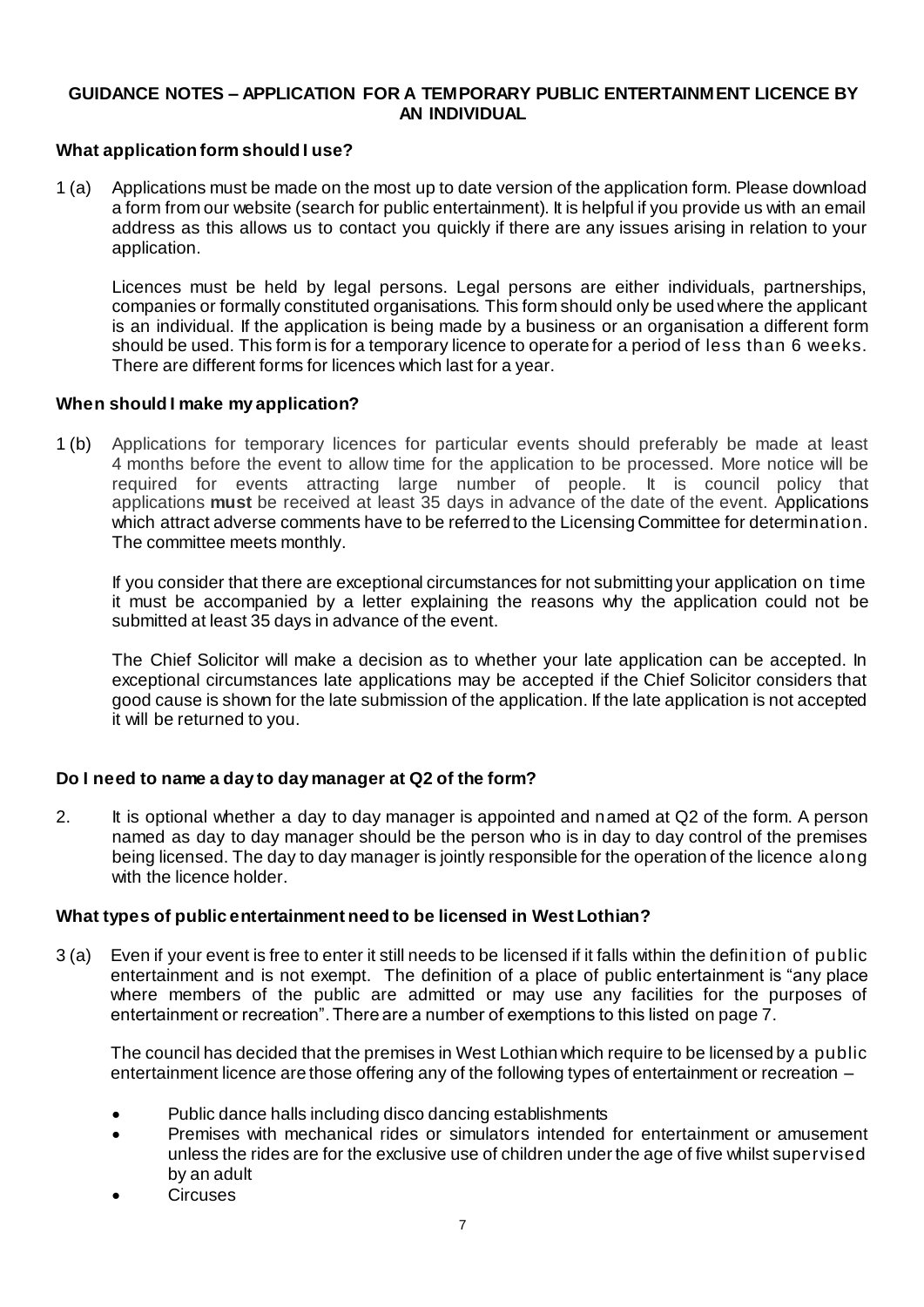- Exhibition of persons or performing animals
- Fun fairs, including merry-go-rounds, roundabouts, swings, switchback railways, skittle alleys, coconut shies, hooplas, shooting galleries, mechanical riding, driving or boating apparatus, or anything similar to any of the foregoing
- Indoor or open air music concerts or other events involving the erection of temporary raised structures
- Open air concerts where in excess of 250 persons are present
- Clay pigeon shooting
- **Paintball**
- Sports or activities involving the transportation or propulsion of persons (i.e people being moved) whether by mechanical or other means including gravity
- Any exhibition to which the Hypnotism Act 1952 applies
- Any activity involving inflatable structures
- Any activity involving shooting
- **Archery**
- Indoor play areas for children
- **Wrestling**
- Cage fighting
- Mechanical bowling alleys
- Premises used for laser displays or laser games
- Firework displays or bonfires
- Adult entertainment defined as "any form of entertainment which involves a person performing an act of an erotic or sexually explicit nature, and is provided wholly or mainly for the sexual gratification or titillation of the audience".

When completing question 3(c) of the form please fill in all the different types of entertainment which are included in the above lists which you require to be licensed.

However, the legislation provides that a Public Entertainment Licence is NOT required for: -

- An athletic or sports ground while it is being used as such.
- Premises in respect of which a licence is required under section 41A of the Civic Government (Scotland) Act 1982 (indoor sports entertainment licences) while such premises are being used for the purposes mentioned in that section.
- An educational establishment while it is being used as such.
- Premises belonging to or occupied by any religious body while being used wholly or mainly for purposes connected with that body.
- Premises licenses under the Theatres Act 1968, the Cinemas Act 1985 or the Gambling Act 2005.
- Licensed premises within the meaning of the Licensing (Scotland) Act 2005 at which public entertainment is being provided during licensed hours within the meaning of that Act.
- Premises in which machines for entertainment or amusement are being provided incidental to the main purpose or use of the premises where the main purpose of use is not a place of public entertainment.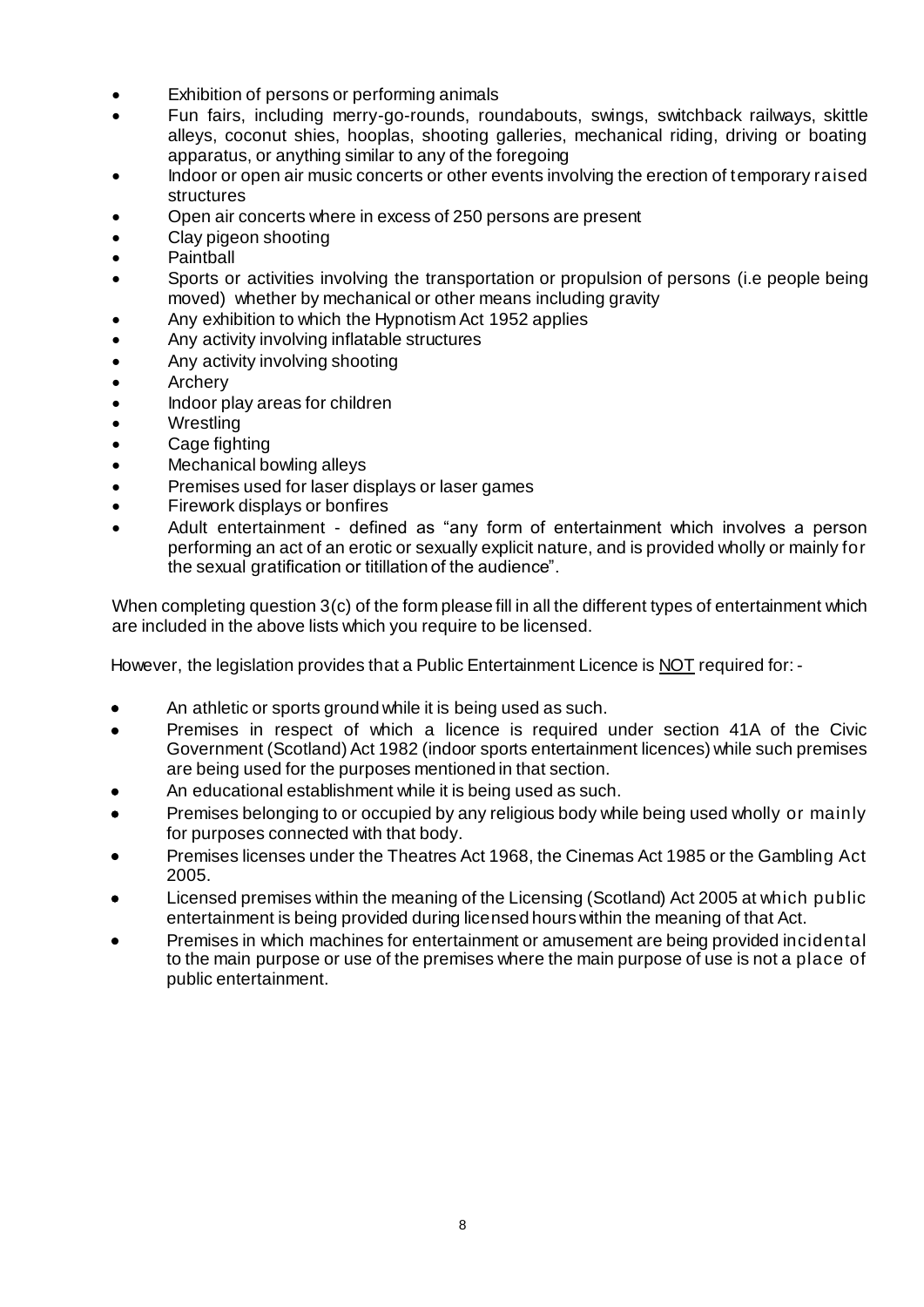# **Are there special rules about circuses?**

- 3(b) Circuses
	- (1) Performances by live animals in circuses -

The council does not permit live animal performances in circuses held on Council owned land.

(2) Giving of live prizes at funfairs -

The Council has decided that there should be no overall ban on the giving of live prizes at show-grounds. However, the Council will expect the operators of funfairs to comply with the code of practice issued by the Showmen's Guild of Great Britain with regard to the storage and treatment of goldfish given as prizes at funfairs. Officers of the Council will monitor funfairs to ensure compliance with the code.

# **Information about the licence applied for and applicants**

4. Please complete Q4 providing information about anyone named in the application who has ha d an application for a licence refused or has had a licence suspended or revoked.

# **Do I need to provide details of convictions relating to myself and any manager named?**

5 The law provides that you must provide details of any unspent convictions relating to you and any manager. It is a criminal offence to fail to do this or provide false information in the application form. If you are convicted this could result in a fine of up to £2500. You should therefore check these details with anyone else named in this form.

If you are in any doubt as to which offences are spent, you should seek legal advice before completing this form. Details of all of your convictions are available on payment of a fee from any police station. In terms of the Civic Government (Scotland) Act, 1982, for the purposes of this application the person signing the form is responsible for its contents.

# **Can I get an agent to complete the form for me?**

- 6. An agent can complete and sign the form for you. If the application is signed by an agent full details of that agent must be provided and the correct box at Q5 must be completed and signed. However, the application requires to be lodged by either the applicant or the day to day manager (if a manager is named at question 2) in person to Livingston CIS, Arrochar House, Almondvale Boulevard, Livingston along with the required fee and the following ID documentation:-
	- the applicant/manager's photocard driving licence; or
	- passport and proof of current home address of applicant/manager i.e. recent utility bill (within 3 months).

The address given in the application form must match the ID documentation. Livingston CIS staff will check the identity of the person lodging the form, copy the ID documentation and immediately return that documentation. Details of the current licensing fees can be found at the foot of the council's public entertainment licence webpage.